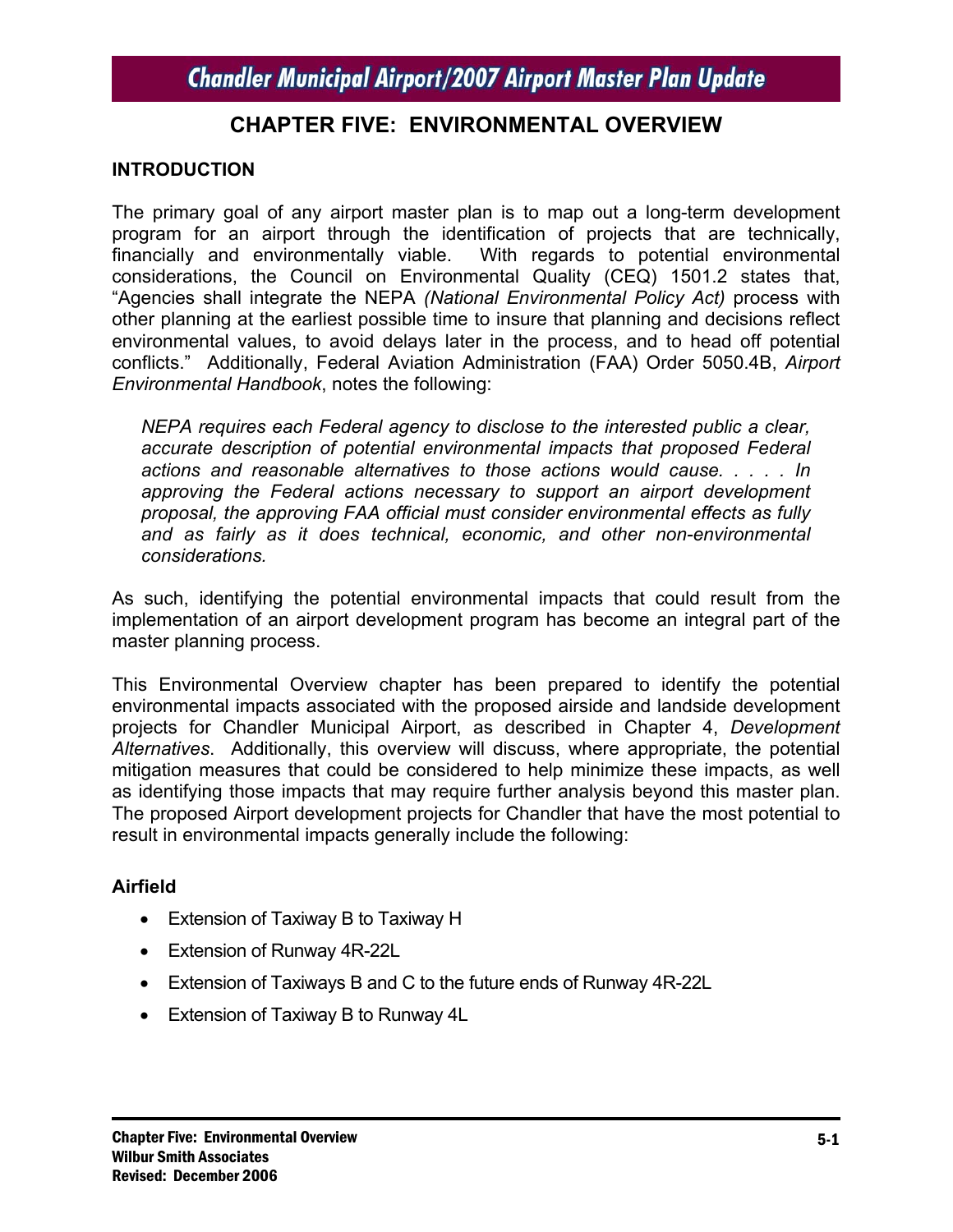#### **Landside**

- Construction of additional hangar structures
- Expansion of aprons
- Improvements to airport access roads

This Environmental Overview chapter was developed in accordance with FAA Order 5050.4B, *Airport Environmental Handbook*, which requires the analysis of 21 environmental impact categories with respect to the proposed development projects. Those environmental impact categories include the following:

- Noise
- Compatible Land Use
- Social Impacts / Induced Socioeconomic Impacts
- Air Quality
- Water Quality
- Department of Transportation Act, Section 4(f) Lands (recodified as 49 USC, Subtitle I, Section 303 (c))
- Historic, Architectural, Archaeological, and Cultural Resources
- Biotic Communities
- Endangered and Threatened Species of Flora and Fauna
- Wetlands
- Floodplains
- Coastal Zone Management Program
- Coastal Barriers
- Wild and Scenic Rivers
- Farmlands
- Energy Supply and Natural Resources
- Light Emissions
- Solid Waste Impacts
- Construction Impacts
- Potential Cumulative Impacts
- Environmental Justice

The *Airport Environmental Handbook* also outlines the types of potential environmental impacts and the thresholds that determine if a given impact is to be considered significant. In general, projects fall into one of the following three categories: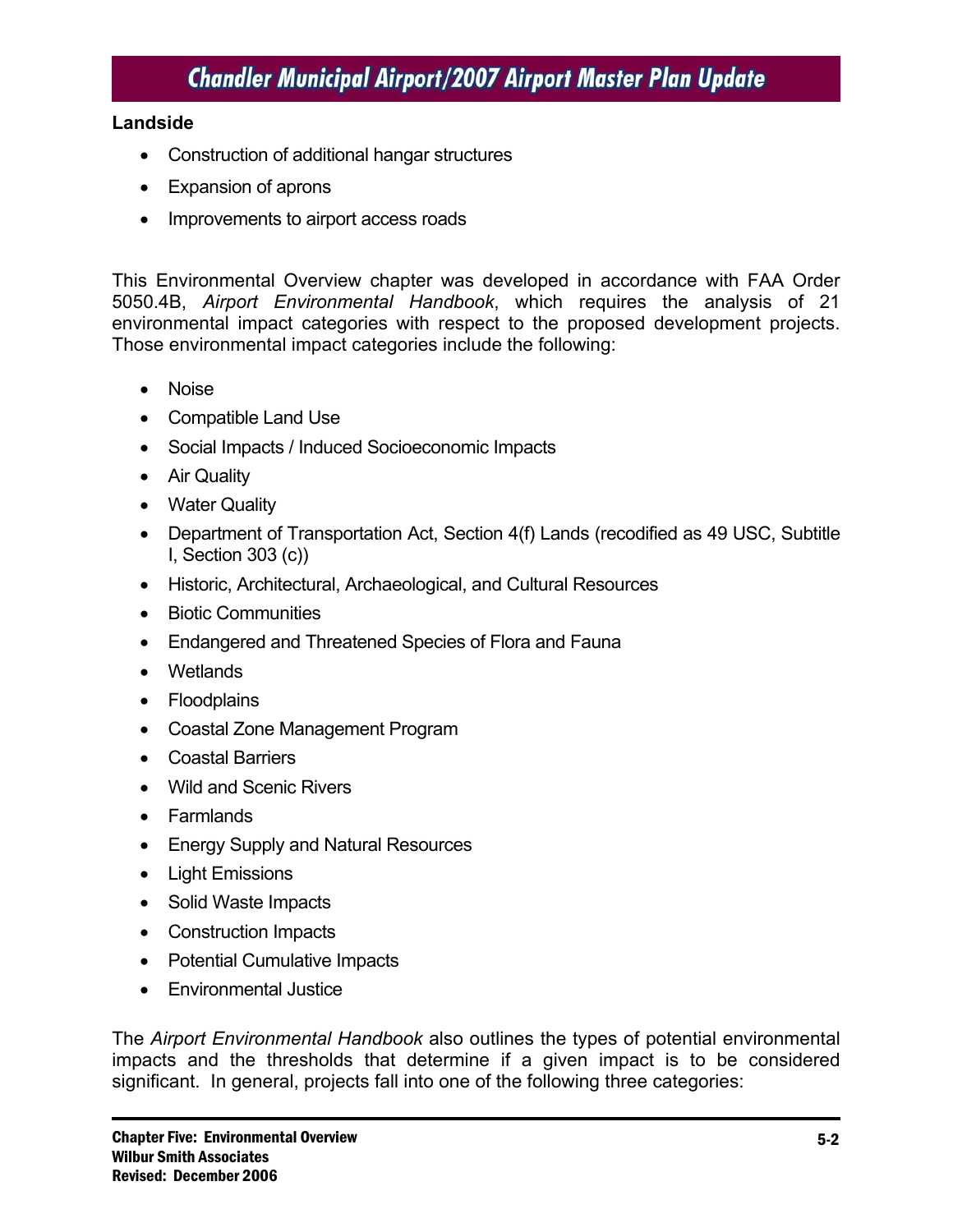*Categorical Exclusions* – Projects that are categorically excluded include those actions that have been found, under normal circumstances, to have no potential for significant environmental impact.

*Actions Normally Requiring an Environmental Assessment (EA)* – Projects that normally require an Environmental Assessment are actions that have been found to sometimes have significant environmental impacts.

*Actions Normally Requiring an Environmental Impact Statement (EIS)* – If a project is found to have significant impacts during the preparation of an Environmental Assessment, the FAA can determine that an Environmental Impact Statement is required to investigate in greater detail a project's potential environmental impacts.

It is important to note that this Environmental Overview chapter constitutes neither a formal Environmental Assessment nor an Environmental Impact Statement. It has been included to provide a limited degree of analysis for those proposed Airport development projects that have the potential to be considered "categorically excluded" from further environmental review. Those projects that are subsequently determined to be not "categorically excluded" will require additional environmental analyses that will likely be in the form of an EA or an EIS.

The following sections discuss the preliminary evaluation of the recommended Airport development projects for each of the environmental impact categories included in the *Airport Environmental Handbook.* 

### **NOISE**

Noise is generally defined as "unwanted sound," which is a definition that encompasses both its psychological and physical natures. While the physical nature of sound is measurable and quantifiable, its psychological component, or the part that generally encompasses the unwanted sound or annoyance factors, makes the determination of acceptable levels of sound for people a subjective one. The standard practice established by the FAA for evaluating noise impacts at airports involves the use of the FAA's Integrated Noise Model (INM), a program specially developed to model current and future noise levels at and around airports. Specifically, INM version 6.2 was utilized for this analysis to develop noise contours for Chandler Municipal Airport based on aircraft operational activity for the existing year (2005) and the forecast year (2025). The details and results of this analysis were presented previously in Chapter 4, *Development Alternative*s.

### **Noise Exposure Impacts**

Noise Exposure Impacts are measured using a metric known as Day-Night Level (DNL) averages. The DNL (also sometimes referred to as Ldn) represents the 24-hour average sound level expressed in decibels, including an additional 10-decibel penalty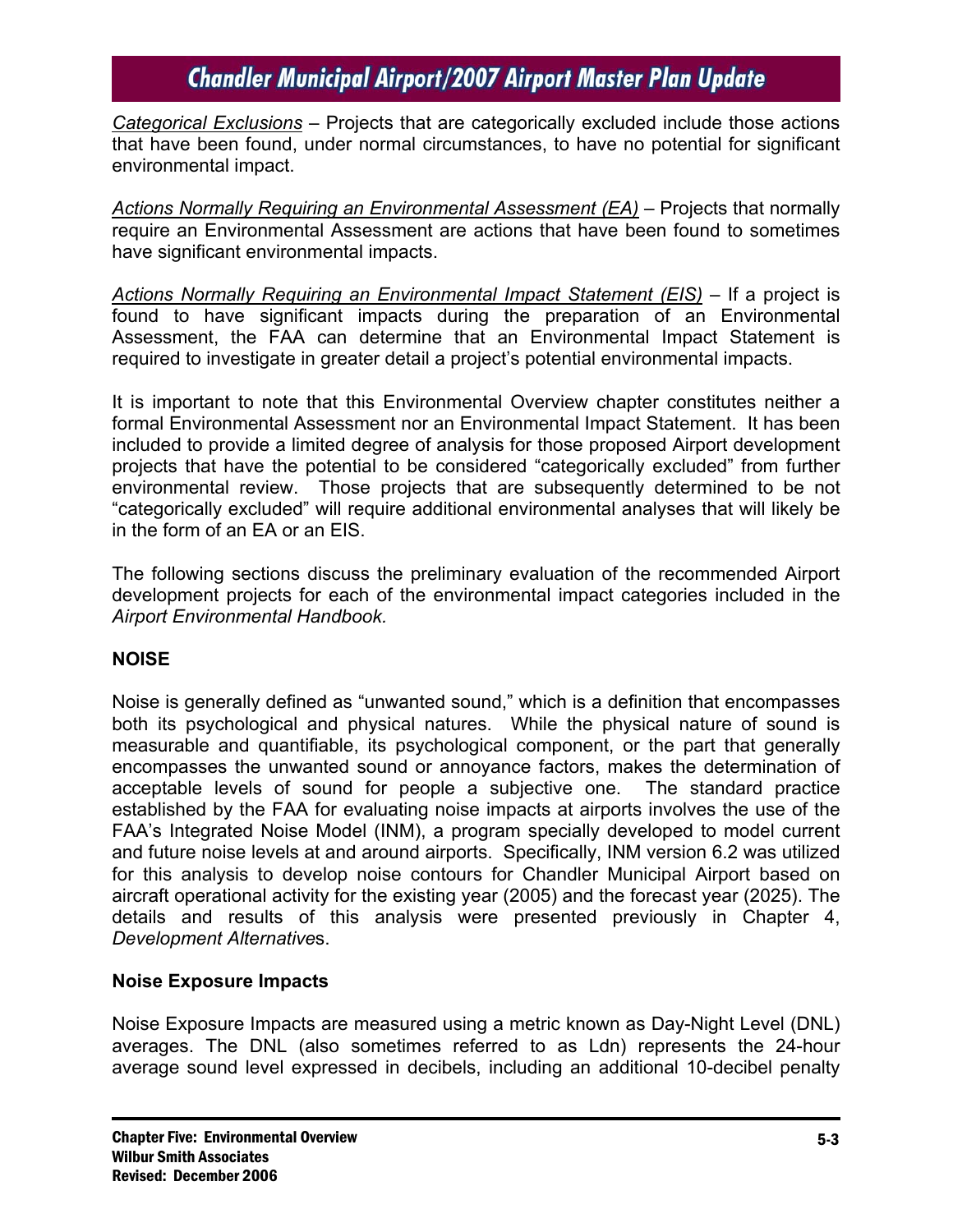for night-time operations (defined as those operations occurring between the hours of 10 p.m. and 7 a.m.). As indicated in the previous chapter, FAA Order 5050.4B requires that the 65, 70, and 75 DNL noise contours be developed for existing and future airport conditions. Noise levels greater than 65 DNL are generally considered unacceptable for noise-sensitive land uses such as residences, hospitals, and schools. Additionally, the City of Chandler itself has established an Airport Impact Overlay District which uses a more restrictive 55 DNL contour to determine if incompatible uses in the vicinity of the Airport are acceptable. **Exhibit 5.1** reflects the location of the above-described DNL noise contours for the year 2025 based on the projected level of aircraft operations presented in Chapter 2, *Projections of Aviation Demand*.

As shown in Exhibit 5.1, two of the noise contours required by FAA (75 DNL and 70 DNL) remain entirely on Airport property, while the third required contour (65 DNL) exceeds the property boundary slightly to the north of Runway 22L and to the south of Runway 4L. Specifically, the areas that lie off-Airport but within the 65 DNL to the north are comprised entirely of unpopulated areas that include farmland and commercial development, while the area that lies to the south crosses both Queen Creek Road and McQueen Road, but overlies a heavy industry site. It is important to note that none of the areas that lie within the 65 DNL contour, contain residences or other noise sensitive land uses.

In terms of the total acreages that these contours will encompass throughout the forecast period (2025), the 75 DNL area is approximately 57 acres in size, the 70 DNL area is approximately 165 acres, and the 65 DNL covers a total of approximately 349 acres. (Note that as shown in the figure above, the 75 DNL and the 70 DNL contours are wholly contained within the 65 DNL contour, and therefore their corresponding acreages should not be considered to be additive.) While a relatively small amount of the 65 DNL contour does lie outside of the Airport bounds, these areas are not currently considered to be noise-sensitive land use areas. Additionally, from a long-term development perspective and as reflected in the Chandler General Plan (adopted March 2002), these areas all lie within either the City's *Employment* or *Open Space* land use designations, neither of which is noise sensitive but are, in fact, considered to be appropriate as "buffers" to noise sensitive residential areas. Therefore, they are viewed as airport-compatible land uses.

As noted previously, the City of Chandler has an Airport Impact Overlay District (Ord. No. 3063, § 3, 11-18-99) in place for Chandler Municipal Airport. This overlay district establishes specific land uses, additional building code requirements, and other restrictions for the explicit purpose of promoting airport noise attenuation. The overlay district utilizes airport zones that correspond to the FAA-required 70 DNL and 65 DNL noise contours, as well as establishes a zone based on a City-required 55 DNL noise contour. Exhibit 5.1 shows that the Airport's 55 DNL noise contour extends north of Germann Road and south of Queen Creek Road along the extended runway centerline, overlying approximately nine existing residences located south of the Airport.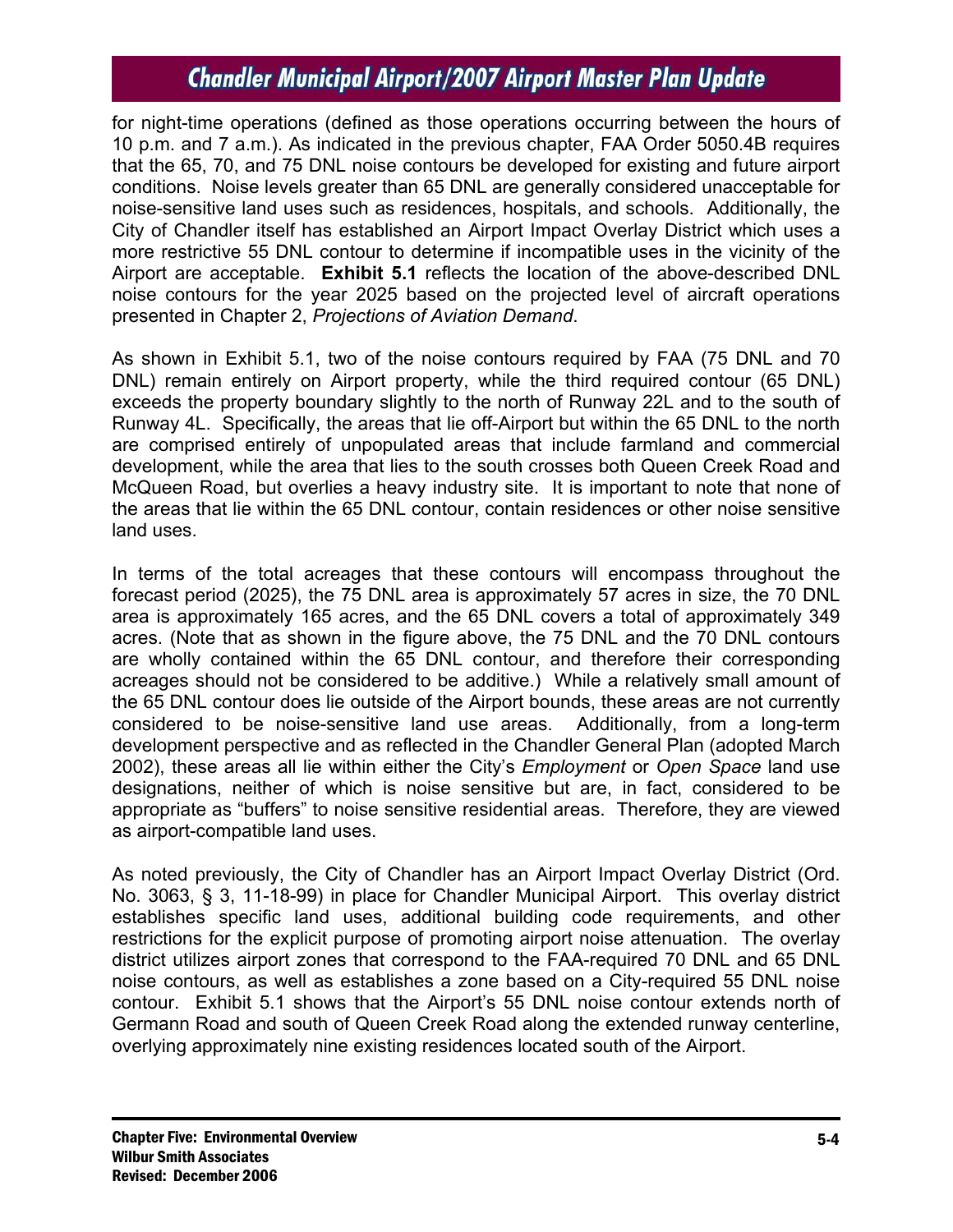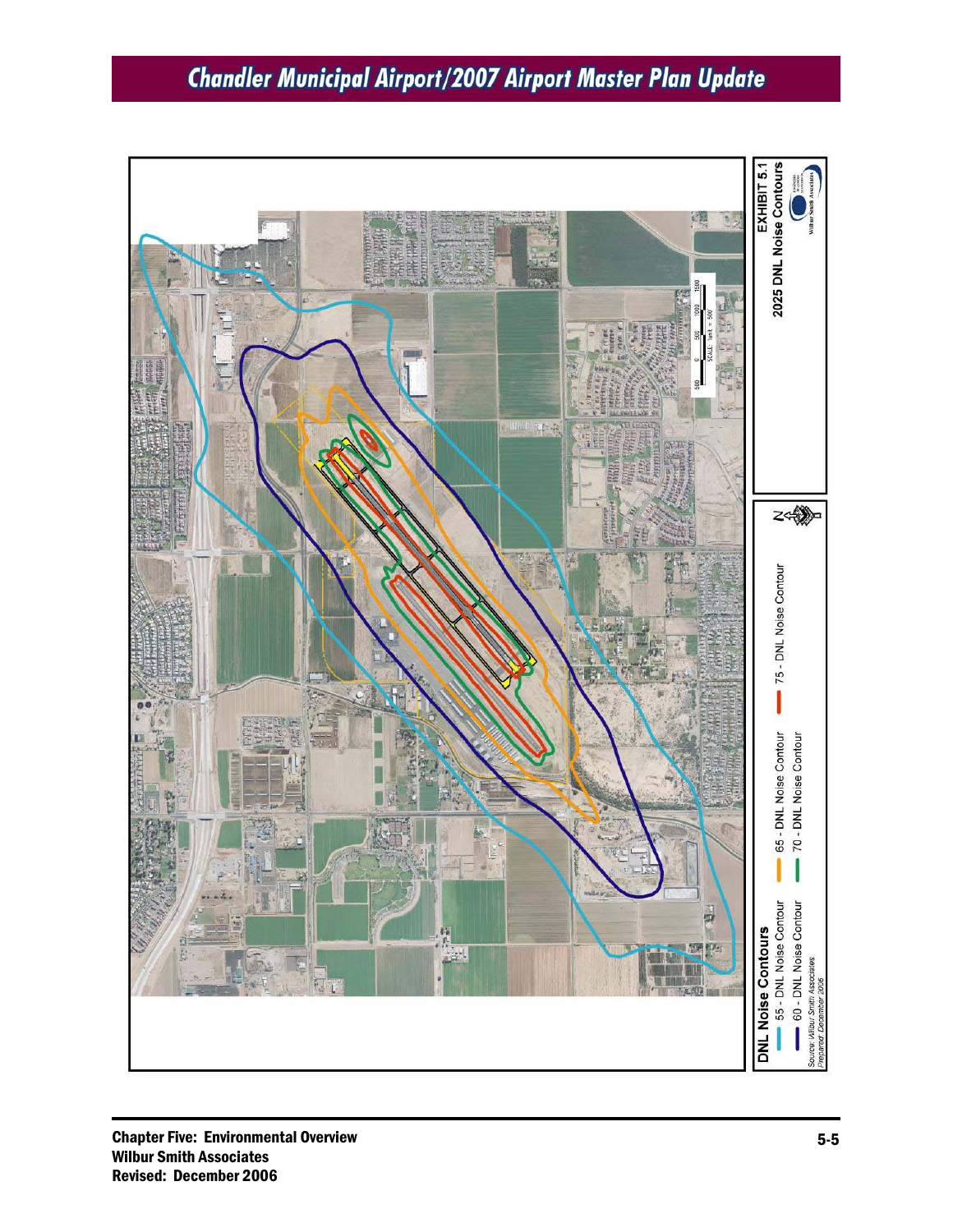Additionally, the 55 DNL noise contour extends along sides of the runways, encompassing approximately three residences to the north of the Airport. In total, there are approximately 12 existing residences within the City-required 55 DNL contour.

The land uses within the boundary of the 55 DNL contour also include *Employment, Open Space, Rural Residential,* and *Low Density Residential*. While the first two uses are not considered to be noise sensitive, new construction in the latter two within the 55 DNL may have some implications. Specifically, any new facility or residence should incorporate noise attenuation into its design and construction in order to achieve a maximum interior noise level of 45 decibels. It should also be noted that based on Exhibit 5.1, as well as the City's current land use plan, any additional restrictions and/or requirements for the 65 DNL and 70 DNL noise contours as related to the Airport Impact Overlay District should not come be an issue for Chandler Municipal Airport.

### **COMPATIBLE LAND USE**

FAA Order 5050.4B states that the compatibility of existing and planned land uses in the vicinity of an airport is usually associated with the extent of noise impacts related to that airport. If the noise analysis concludes that there is no significant impact, a similar conclusion usually can be made with regard to compatible land use. However, other issues such as relocation of residences or businesses and alteration of floodplains, wetlands or critical habitat may also influence property surrounding the airport. For example, land use impacts also can occur if the proposed projects exceed the threshold of significance of other impact areas that have land use ramifications, including disruption of communities, relocation, and induced socioeconomic impacts (FAA's *Airport Environmental Handbook*, Chapter 5). For these reasons, the FAA requires that airports and airport sponsors seek compatible uses for the land surrounding that airport through appropriate zoning and municipal planning efforts.

The 2005 and 2025 noise contours were analyzed to evaluate the impact of aircraft noise on sensitive land uses within the Airport area. Sensitive land uses typically include residential areas, parks, hospitals, churches, amphitheaters, and libraries. FAA Advisory Circular 150/5020-1, *Noise Control and Compatibility Planning for Airports,* has identified land use compatibility guidelines that relate types of land uses to airport noise levels. Based on these guidelines, FAA has determined that all land uses with yearly day-night sound levels below 65 DNL based on airport activities are considered to be compatible with the airport environment.

As such, at Chandler Municipal Airport, the 65 DNL noise contour has been shown to overlie compatible land uses throughout the planning period. There are currently no residences or other noise sensitive uses within this contour, and, based on the City's current land use plan, no future residential or other noise sensitive development should occur within the 65 DNL contour. Additionally, none of the projects proposed within this Master Plan would result in any direct significant land use impacts.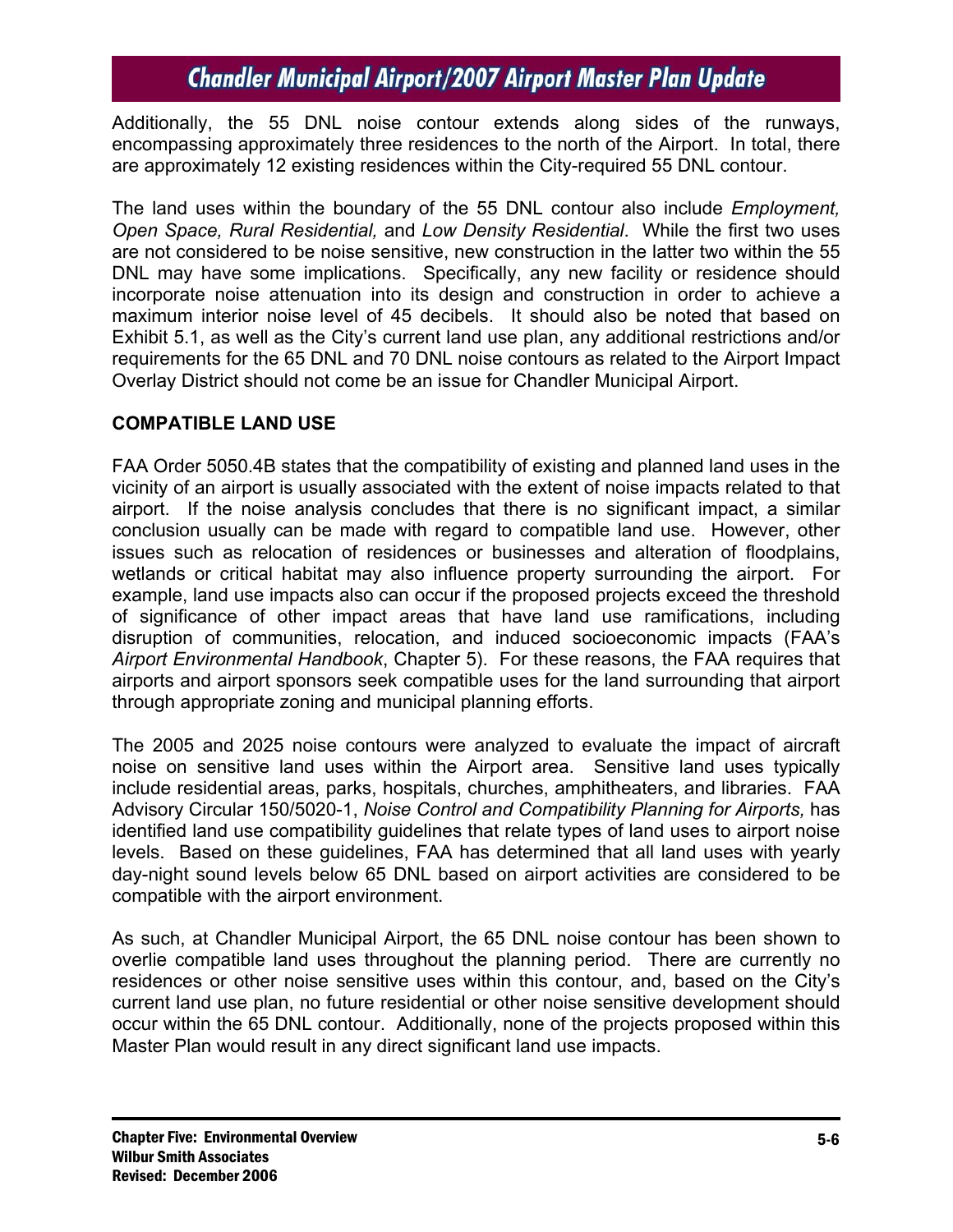#### **SOCIAL IMPACTS**

The purpose of a social impact analysis is to determine the effect airport development could have on the human environment. The types of social impacts typically evaluated are as follows:

- Relocation of residences and/or businesses.
- Alterations in traffic patterns that may permanently or temporarily restrict traditional community access,
- Division or disruption of established communities,
- Disruption of orderly, planned development, and
- Creation of appreciable change in employment.

Each of these considerations is directly addressed below with respect to the proposed Airport development projects at Chandler Municipal Airport.

Relocation of residences and/or businesses: The proposed Airport development projects will not result in the relocation of any residences and/or businesses.

Alterations in traffic patterns that may permanently or temporarily restrict traditional community access: There may be temporary restrictions in access during the construction of the access roadways on the south side of the Airport; however, these restrictions will be short-term in nature and will be mitigated with the implementation of traffic detours. It should also be noted the selection of the preferred Airport development alternative, which keeps development primarily within the boundaries of the Airport, was in large part made to help minimize any potential off-Airport or community disruptions. Airport access is planned to be altered, providing more direct access from Cooper Road, which has an exit ramp from the recently completed Loop 202.

Division or disruption of established communities: There will not be any division or disruption of established communities or neighborhoods adjacent to the Airport as a direct result of the proposed projects.

Creation of appreciable change in employment: The construction of the proposed Airport development projects will not result in any appreciable negative change in employment for the community. However, the proposed development program could result in an appreciable positive change in employment directly through an increase in short-term construction employment, as well as increased long-term employment that would result both directly and indirectly from the construction of business-class airport facilities. Specifically, it is projected that the Airport development projects would result in a direct net increase of 44 employees at the Airport, as well as a number of other unquantifiable jobs that would indirectly result from the economic growth that the additional Airport activity would generate. This increased employment would also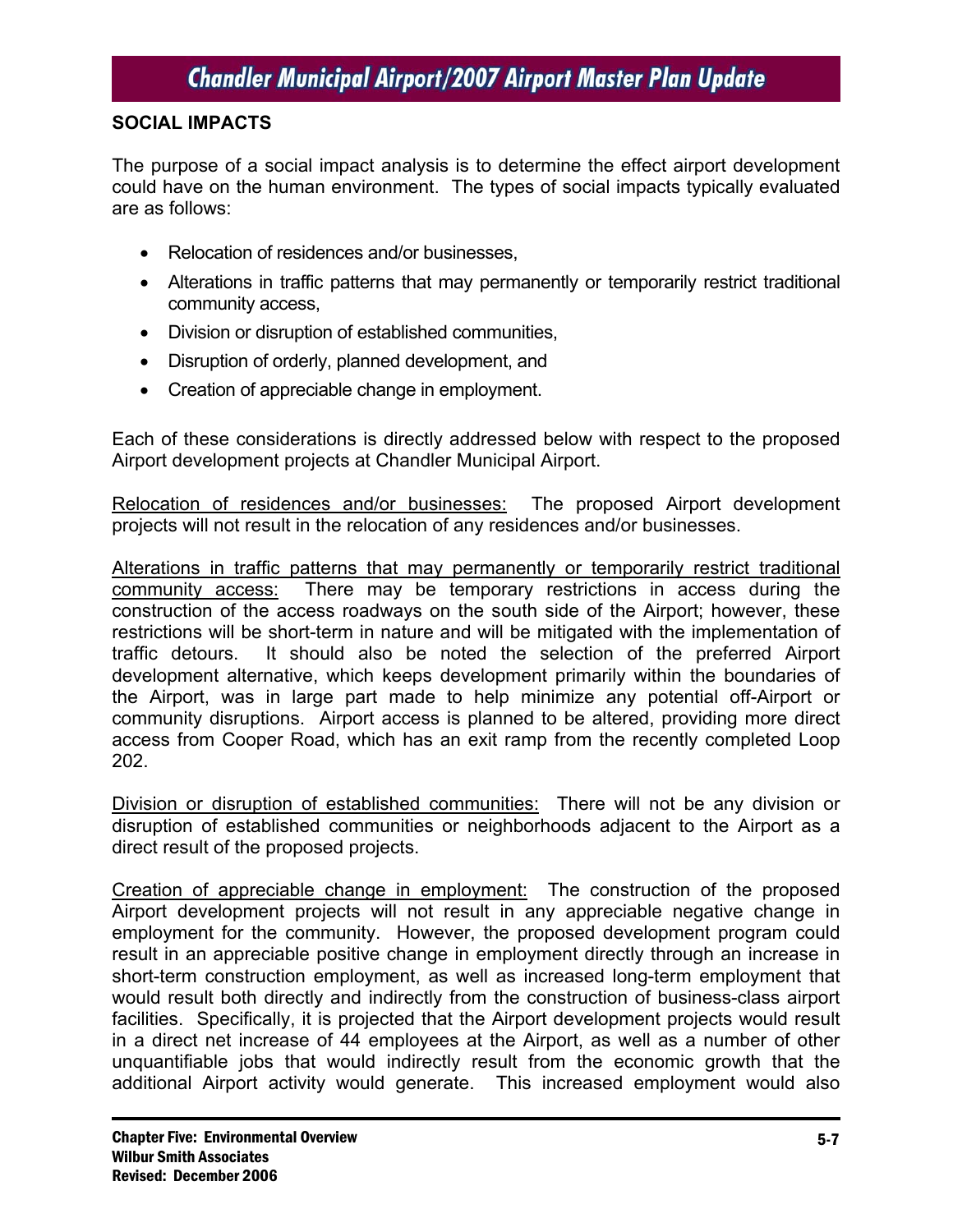results in increased employment as well as economic spending that will be quantified as part of follow-on analyses.

Based on this analysis, no social impacts would be anticipated within the planning period resulting from the construction of the proposed Airport development program.

#### **INDUCED SOCIOECONOMIC IMPACTS/CUMULATIVE IMPACTS**

For major airport development projects, there is a possibility of induced or secondary impacts on surrounding communities. Such impacts include shifts in patterns of population movement and growth, public service demands, and changes in business and economic activity based on airport development. These induced impacts will normally not be significant, except when there are also significant impacts in other categories, especially noise, land use or direct social impacts. Cumulative impacts occur if the proposed airport development projects, combined with other local development projects, such as road improvements or economic development projects, create significant socioeconomic impacts for the surrounding area.

At Chandler Municipal Airport, the socioeconomic impacts of the proposed Airport development projects are expected to be positive in nature and would include direct, indirect, and induced economic benefits to the local area. Improved facilities are expected to enhance safety for the existing types of corporate and business aircraft utilizing the Airport. These Airport improvements are expected to attract additional users, which will, in turn, encourage business development, tourism, industry and trade to enhance the future growth and expansion of the community's economic base. As such, no induced socioeconomic or cumulative impacts are anticipated within the planning period that would require further analysis.

### **ENVIRONMENTAL JUSTICE IMPACTS**

On April 15, 1997, the Department of Transportation (DOT) released DOT Order 5680.1 to comply with the Executive Order (EO) 12898, *Federal Actions to Address Environmental Justice in Minority Populations and Low Income Populations*. This Order requires the DOT to identify and address any disproportionately high and adverse human health or environmental effects resulting from their policies or programs on minorities or low-income populations. Environmental Justice must be considered in all phases of planning, since it is essential that any potential impacts to minority and lowincome populations be identified early in the planning process so that they can be considered during the evaluation of project alternatives.

At Chandler Municipal Airport, the proposed Airport development projects will not result in any disproportionate adverse impacts to minority and low-income populations since there will be no significant impacts to any areas that are located off Airport and adjacent to any residential areas.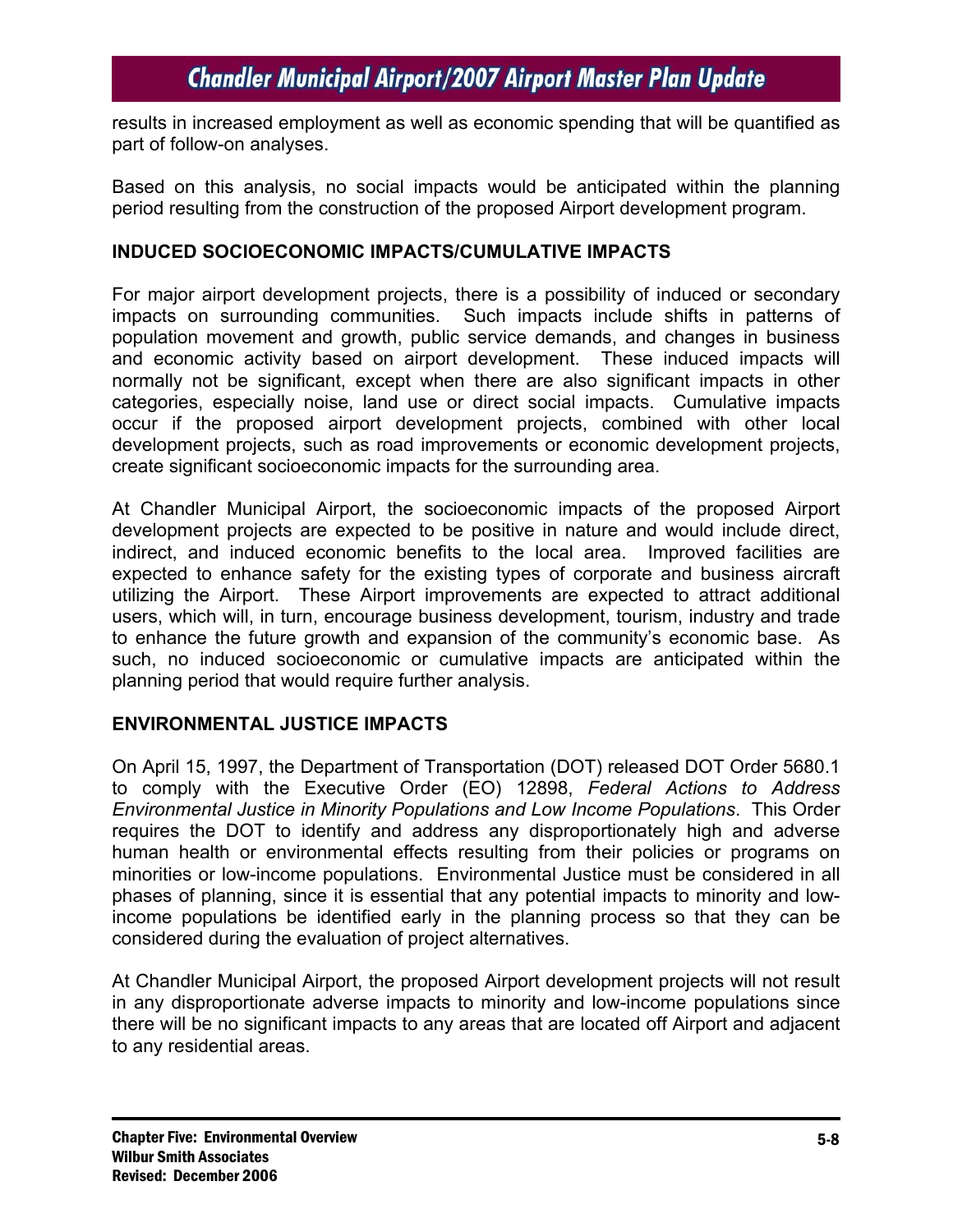### **AIR QUALITY**

As described in the findings of the Air Pollution Prevention and Control Act, "growth in the amount and complexity of air pollution…has resulted in mounting dangers to the public health and welfare." As such, air pollution prevention and control is of critical importance, and must be considered as it relates to airport improvement projects. The primary laws that apply to air quality include the National Environmental Policy Act of 1969 (NEPA); the Clean Air Act (CAA), as amended; and Title 49 U.S.C. 47106 (c) (1) (B), as amended (formerly sections 509 (B) (5) and (B) (7) of the Airport and Airway Improvement Act of 1982, as amended, PL 97-248). Specifically, for major federal actions, including those of FAA, that have the potential to affect the quality of the environment, including air quality, NEPA requires that federal agencies prepare an environmental document, such as an EA or an EIS to analyze those potential impacts. Additionally, the EPA has adopted air quality standards that specify the maximum permissible short-term and long-term concentrations of various air contaminants. The Clean Air Act (CAA) established the National Ambient Air Quality Standards (NAAQS) consisting of primary and secondary standards for six pollutants, termed "criteria pollutants," that include the following:

- Carbon monoxide (CO)
- Lead (Pb)
- Nitrogen dioxide (NO2)
- Ozone (O3)
- Particulates (PM10 and PM2.5)
- Sulfur dioxide (SO2)

For the practical implementation of the NAAQS, the CAA requires that each state adopt a plan (e.g. State Implementation Plan or SIP) to achieve the NAAQS for each pollutant within the timeframes established under CAA. In addition to NEPA, the CAA 1990 Amendments required that the EPA issue rules that would ensure Federal actions conform to the appropriate SIP. Under the CAA, the federal government requires that a general conformity determination to the SIP be made for all federally approved/funded projects which occur in a "non-attainment" area, defined as an area where air pollution levels persistently exceed the national ambient air quality standards for a particular pollutant.

Specifically, the General Conformity rule establishes the procedures and criteria for determining whether certain federal actions conform to State or EPA (federal) air quality implementation plans. To determine whether conformity requirements apply to a proposed federal action, the following must be considered:

- Non-attainment or maintenance status of the area
- Type(s) of pollutant(s) or emission(s)
- Exemptions from conformity and presumptions to conform
- Project's emission levels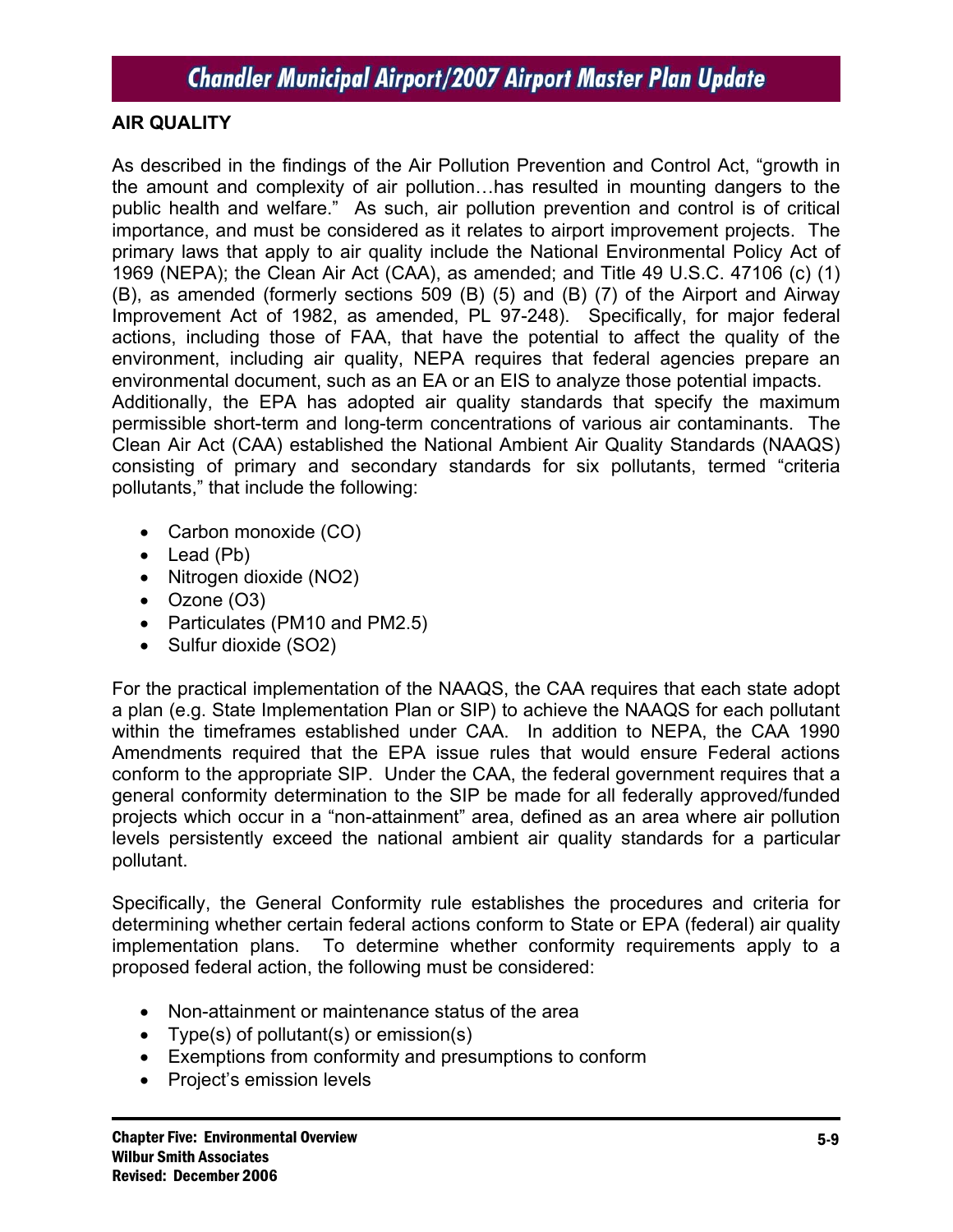• Regional significance of the project's emissions

It should be noted that FAA actions are subject to the General Conformity Rule, but that the General Conformity Rule only applies in areas that EPA has designated nonattainment or maintenance. This is important in that Chandler Municipal Airport is located in Maricopa County, Arizona, currently designated as a non-attainment area for Ozone and Particulate Matter-10 (PM10) pollutants, meaning that the proposed Airport improvement projects are subject to the requirements of the General Conformity rule (see http://www.epa.gov/air/oaqps/greenbk/).

Additionally, FAA air quality analysis guidelines indicate that, if a proposed federal action is in a state that does not have applicable Indirect Source Review (ISR) requirements, then the projected airport activity levels should be examined to determine if a detailed air quality analysis is required. The State of Arizona does not have ISR requirements; therefore, the determination of whether or not a detailed air quality analysis is required for a proposed project is based on annual aircraft operations. According to FAA guidelines, an air quality analysis is required for general aviation airports with more than 180,000 projected annual operations. Since Chandler Municipal Airport is located in a non-attainment area, and because the current and projected operations at the Airport are significantly greater than 180,000 annual general aviation operations over the 20-year planning period, a detailed air quality analysis may be required as part of the NEPA documentation for the implementation of the proposed Airport improvement projects.

### **WATER QUALITY**

Potential water quality impacts associated with airport development typically result from the disturbance of large areas of soil during construction, significant alternation of site grading and drainage, creation of large areas of impervious surface, altered storm water runoff volumes and directions of flow, sewage disposal, and the storage and handling of fuels and other solvents. As such, there are several regulatory requirements which must be reviewed and considered with regards to water quality. Of primary importance is the Federal Water Pollution Control Act, as amended (commonly referred to as the Clean Water Act), which provides the authority to establish water quality standards, control discharges, develop waste treatment management plans and practices, prevent or minimize the loss of wetlands, establish location with regard to an aquifer or sensitive ecological area such as a wetlands area, and regulate other issues concerning water quality including all proposed federal actions.

Further requirements could apply, such as the triggering of the Fish and Wildlife Coordination Act, if a proposed federal action would impound, divert, drain, control, or otherwise modify the waters of any stream or other body of water, unless that project is for the impoundment of water covering an area of less than 10 acres. The Fish and Wildlife Coordination Act requires the responsible federal agency to consult with the Fish and Wildlife Service (FWS) and the applicable state agency to identify means to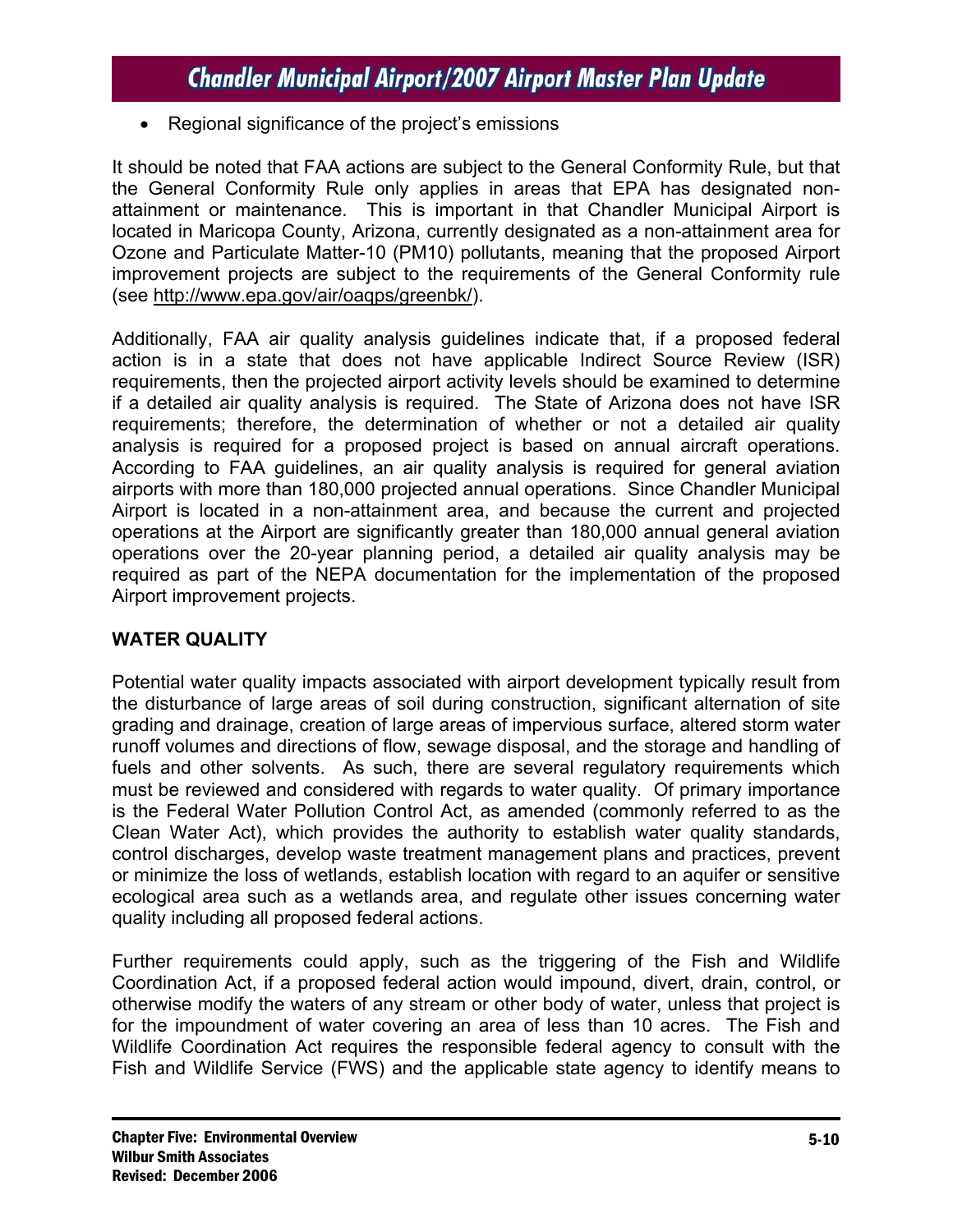prevent loss or damage to wildlife resources resulting from the proposal. Additionally, if a proposed federal project has the potential to result in contamination of an aquifer designated by the EPA as a sole-source or principal drinking water resource for an area, the project needs to be coordinated with the EPA, as required by Section 1424 (e) of the Safe Drinking Water Act, as amended.

A National Pollution Discharge Elimination System (NPDES) permit would be required if more than five acres of existing vegetated land are disturbed as a result of the proposed federal action, with "disturbance" being defined as activities such as clearing, grading, and excavating that leave soil exposed. The general NPDES Construction Permit requires the submittal of a Notice of Intent and an Erosion and Sediment Control Plan to the county conservation district. If less than five acres is disturbed, only an Erosion and Sediment Control Plan would be required. This Erosion and Sediment Control Plan would include procedures for the development, implementation, and maintenance of best management practices to be used during the construction phase to minimize nonpoint source pollution. Additionally, measures identified in FAA Advisory Circular 150/5370-10A, *Standards for Specifying Construction of Airports, Item P-156, Temporary Air and Water Pollution, Soil Erosion, and Siltation Control,* should also be incorporated into the design and construction of the proposed Airport development projects to minimize adverse water quality effects, including control of water pollution during construction.

At Chandler Municipal Airport, the proposed Airport improvement projects would not impound, divert, drain, control, or otherwise modify the waters of any stream or other body of water. Therefore, the Fish and Wildlife Coordination Act does not apply to these projects. In addition, Chandler Municipal Airport is not within an area of a Sole Source Aquifer; therefore, Section 1424(e) of the Safe Drinking Water Act, as amended, does not apply. With regard to proposed construction activities, the Airport and all applicable contractors will need to comply with the requirements and procedures of the construction related NPDES General Permit, including the preparation of a *Notice of Intent* and a *Stormwater Pollution Prevention Plan*, prior to the initiation of product construction activities.

### **DEPARTMENT OF TRANSPORTATION ACT, SECTION 4(f)**

The Department of Transportation Act of 1966, Section 4(f), recodified at 49 USC, Subtitle I, Section 303, provides that no project shall be approved if it requires the use of land from a publicly owned park, recreational area, wildlife refuge or historic site, unless there is "no feasible and prudent alternative." Additionally, Section 6(f) of the Land and Water Conservation Act prohibits the taking of lands purchased with land and water conservation funds.

At Chandler Municipal Airport, because the proposed Airport development projects will occur within Airport property and the areas of potential impact, including the areas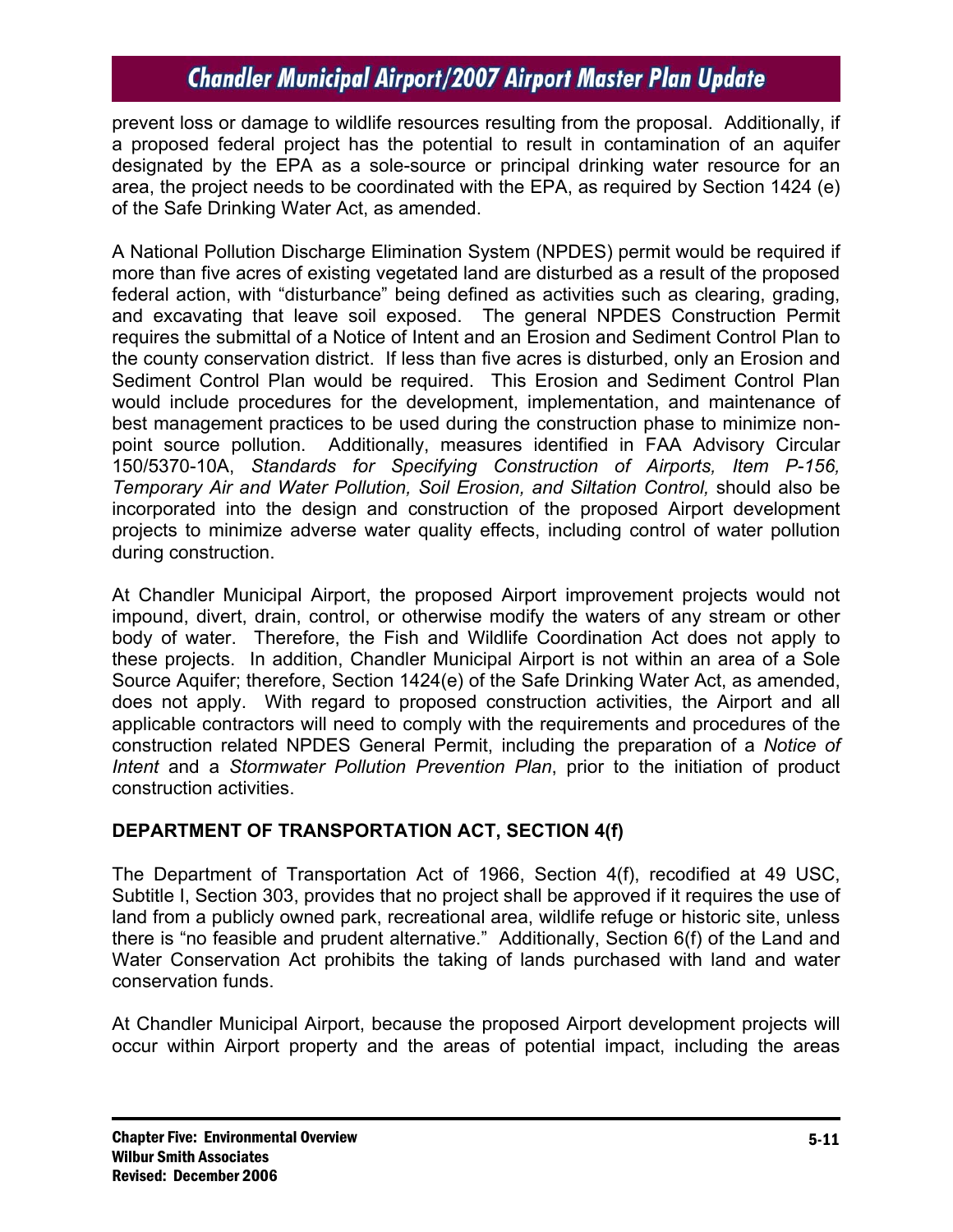within the 65 DNL contour, do not include any Section 303 (c) lands, there will be no direct or indirect impacts to Section 303 (c) or Section 6(f) lands.

#### **HISTORIC, ARCHITECTURAL, ARCHAEOLOGICAL, AND CULTURAL RESOURCES**

The National Historic Preservation Act of 1966 (NHPA), as amended, provides for the preservation of historic and archaeological resources including districts, sites, buildings, structures, objects, and landscapes included in or eligible for inclusion in the state and National Register of Historic Places (NRHP), or areas designated as historically or archaeologically sensitive. In addition, Section 106 of the NHPA directs the heads of federal agencies and departments, or independent agencies that have direct or indirect jurisdiction over a federal or federally assisted action to "take into account the effect of the undertaking on any district, site, building, structure, or object that is included in or eligible for inclusion in the National Register."

The Archaeological and Historic Preservation Act of 1974 provides for the survey, recovery, and preservation of significant scientific, prehistoric, archaeological, or paleontological data when such data may be destroyed or irreparably lost due to a federal, federally licensed, or federally funded project.

At Chandler Municipal Airport, data from the State Historic Preservation Office (SHPO) including locations of Official Historical Markers and National Register of Historic Places properties indicates that there are no historical sites located on Airport property or within areas associated with the proposed Airport development program. However, prior to construction of the proposed projects, further coordination with the Arizona State Historic Preservation Office should be undertaken to confirm the action's adherence to NHPA requirements.

### **BIOTIC COMMUNITIES/THREATENED AND ENDANGERED SPECIES**

Section 7 of the Endangered Species Act (ESA), as amended, applies to federal agency actions and requires each agency, generally the lead agency, to ensure that any action the agency authorizes, funds, or carries out is not likely to jeopardize the continued existence of any federally listed endangered or threatened species or result in the destruction or adverse modification of critical habitat. In addition, the Fish and Wildlife Coordination Act requires that agencies consult with the state wildlife agencies and Department of the Interior (FWS) concerning the conservation of wildlife resources where the water of any stream or other water body is proposed to be controlled or modified by a federal agency or any public or private agency operating under a federal permit.

Chandler Municipal Airport is located within a highly urbanized area. As part of the environmental studies that would be performed for the environmental documentation in conjunction with the proposed Airport projects, an on-site biological survey would be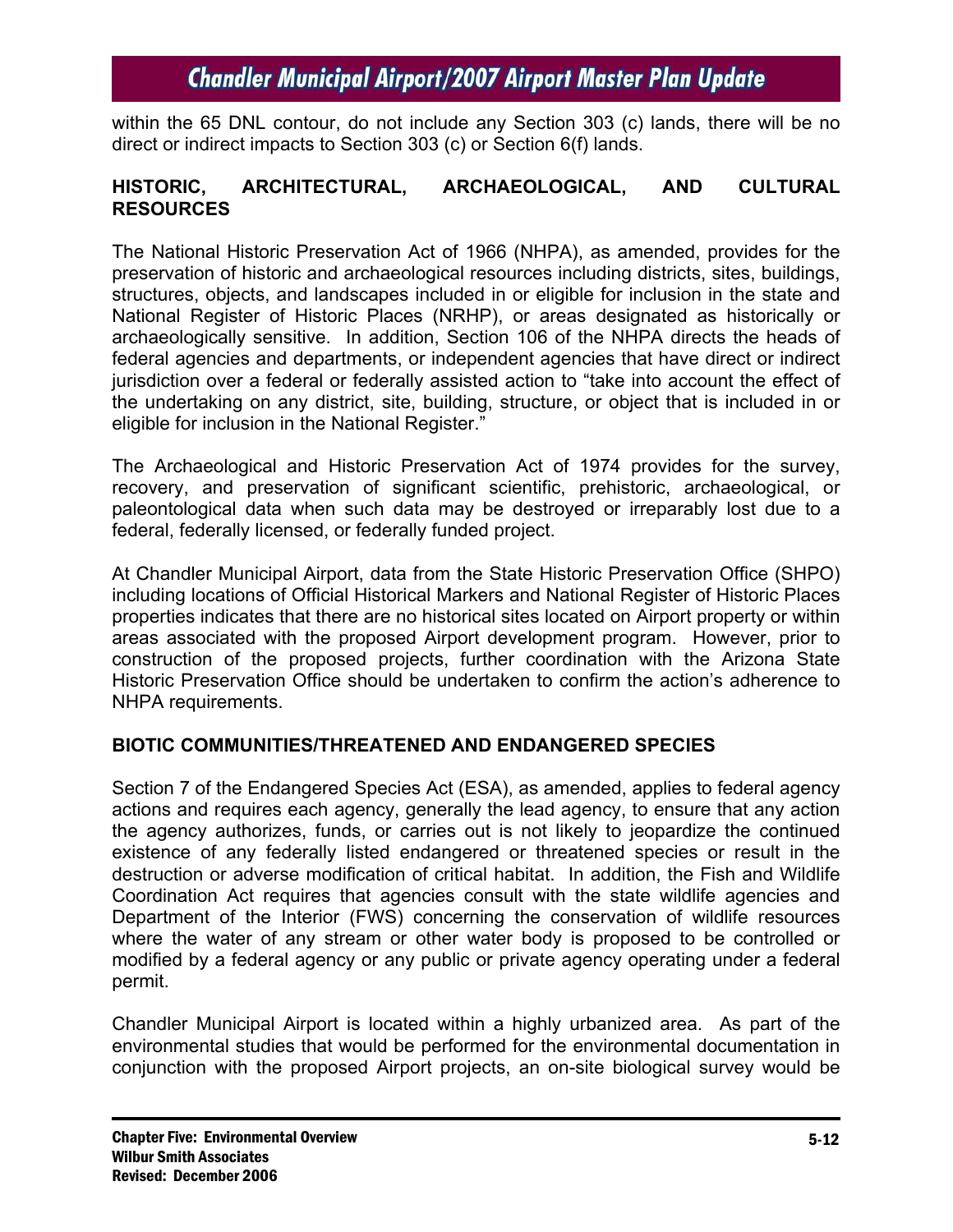performed to ensure that no threatened and endangered wildlife or plant species occur within the project area.

#### **WETLANDS**

EO 11990, "Protection of Wetlands," DOT Order 5660.1A, the Rivers and Harbors Act of 1899, and the Clean Water Act, Section 404, address activities in wetlands. Specifically, E.O. 11990 requires federal agencies to ensure that their actions minimize the destruction, loss, or degradation of wetlands. It also ensures the protection, preservation, and enhancement of the nation's wetlands to the fullest extent practicable during the planning, construction, funding, and operation of transportation facilities and projects (7CFR Part 650.26, August 6, 1982). DOT Order 5660.1A establishes DOT policy that transportation facilities should be planned, constructed, and operated to ensure protection and enhancement of wetlands.

At Chandler Municipal Airport, there are no wetlands located within or adjacent to the Airport. Therefore, there will be no impacts to wetlands resulting from the proposed Airport development projects.

#### **FLOODPLAINS**

Floodplains are land areas adjacent to a river or stream or other body of flowing water which is, on the average, likely to be covered with flood waters resulting from a 100 year frequency storm. Maintaining floodplains are critical in that they provide important flood water storage functions, and projects that propose building or filling a floodplain must provide compensation for any waters that might be displaced during a flood event. Development in a floodplain must also be managed so as to prevent any potential release of hazardous materials or wastes during a flood.

EO 11988 directs federal agencies to take action to reduce the risk of flood loss, minimize the impact of floods on human safety, health, and welfare, and restore and preserve the natural and beneficial values served by floodplains. Agencies are required to make a finding that there is no practicable alternative before taking action that would encroach on a base floodplain based on a 100-year flood (7 CFR Section 650.250).

According to the Flood Insurance Rate Map (FIRM) for Maricopa County, Arizona dated September 30, 2005 (Panel 2665 of 4350), a 100-year floodplain (Flood Zone AH) exists along the eastern side of the levee on the western and northwestern borders of the Airport, including the existing approach end of Runway 4L, the existing southwest end of Taxiway A, and a portion of the aircraft parking apron on the north side of the airfield. It should also be noted that Flood Zone AH is the flood insurance rate zone that corresponds to the areas of 1-percent annual chance shallow flooding with a constant water-surface elevation (usually areas of ponding) where average depths are between 1 and 3 feet. Mandatory flood insurance purchase requirements apply.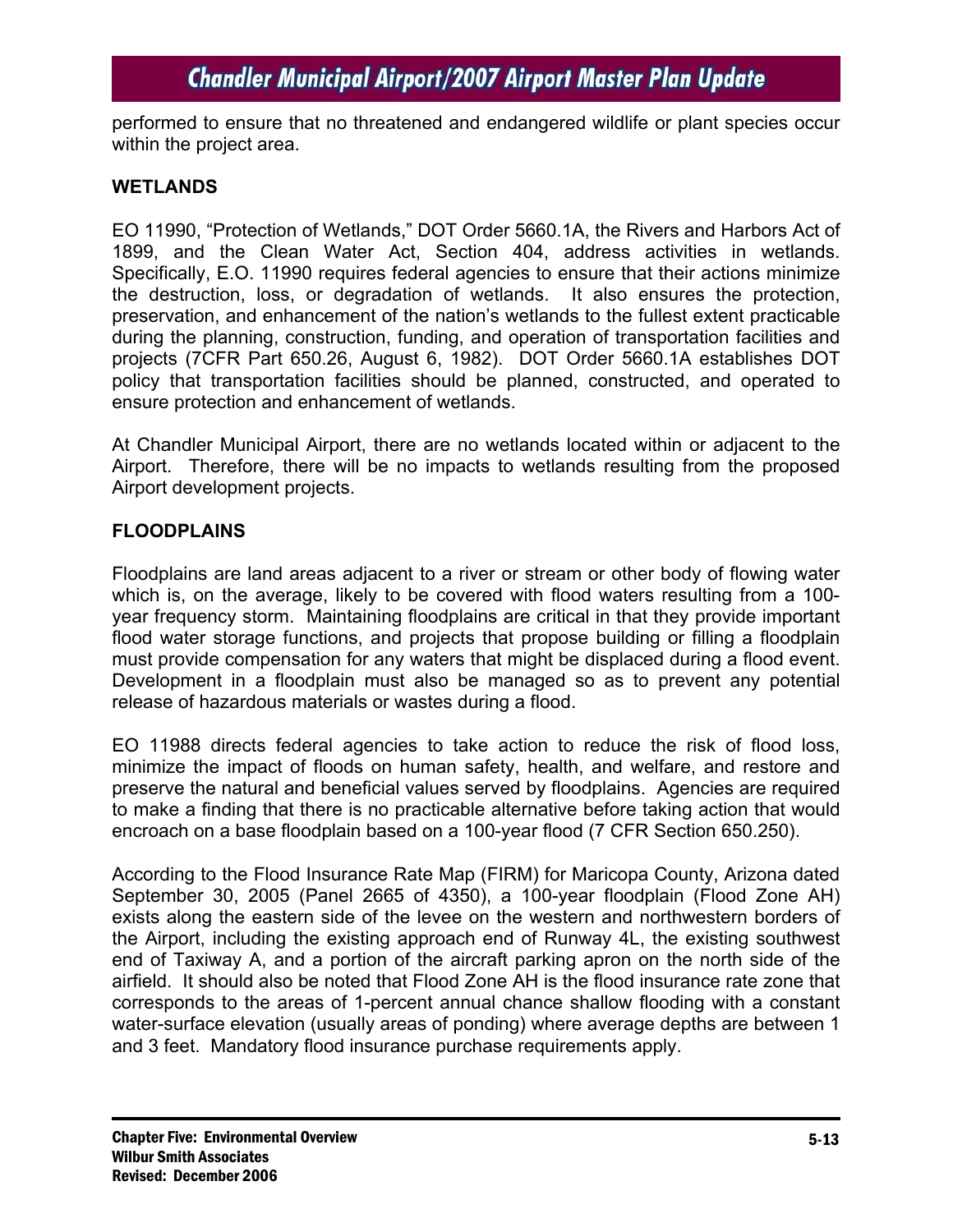Based on review of FEMA maps, the southwestern-most portion of the proposed extension of Taxiway B to the end of Runway 4L would extend into this Zone AH floodplain boundary. This designation indicates that this portion of the study area is within the boundaries of the 100-year floodplain and that base flood elevations and flood hazard factors have been determined. Federal regulations allow development encroachment into the floodplain if the encroachment does not increase the base flood elevation by more than one foot. During construction of the proposed Airport improvement projects, local regulations must be complied with and precautions taken to minimize potential impact to the existing floodplain and floodway areas.

### **COASTAL ZONE MANAGEMENT PROGRAM AND COASTAL BARRIERS**

The Coastal Barriers Resources Act (CBRA) and the Coastal Zone Management Act (CZMA) govern federal activities involving or affecting coastal resources. Since neither Chandler Municipal Airport nor its host community lie within the vicinity of a coastal zone or barrier, these requirements do not apply to the proposed Airport improvements.

#### **WILD AND SCENIC RIVERS**

The Wild and Scenic Rivers Act (P.L. 90-542, as amended) protects rivers that are listed on the National Inventory of Wild and Scenic Rivers. However, there are no rivers in the vicinity of the Chandler Municipal Airport listed in the U.S. Department of Interior's Inventory of National Wild and Scenic Rivers (see http://www.nps.gov/rivers/wildriverslist.html#az). Therefore, there can no impacts to designated wild and scenic rivers as a result of the implementation of the Airport projects included in the Master Plan Update.

#### **PRIME AND UNIQUE FARMLANDS**

The Farmland Protection Policy Act (FPPA) requires that federal actions consider the impact to prime or unique farmland, and that such actions must be compatible with state, local, and private programs intended to protect farmland. The requirements of FPPA are not applicable to farmland already committed to urban development by designation as commercial, industrial and residential use in a state or local zoning ordinance or land use plan.

At Chandler Municipal Airport, the proposed Airport development projects will occur on Airport property which is dedicated to Airport use. There will be no impacts to farmlands as a result of the proposed projects.

#### **ENERGY SUPPLY AND NATURAL RESOURCES**

FAA Order 1053.1, *Policies and Procedures for Energy Planning and Conservation,*  provides for assessing energy demands related to airport improvement projects. The effects of the airport development on energy supply typically relate to the amount of energy required for the following: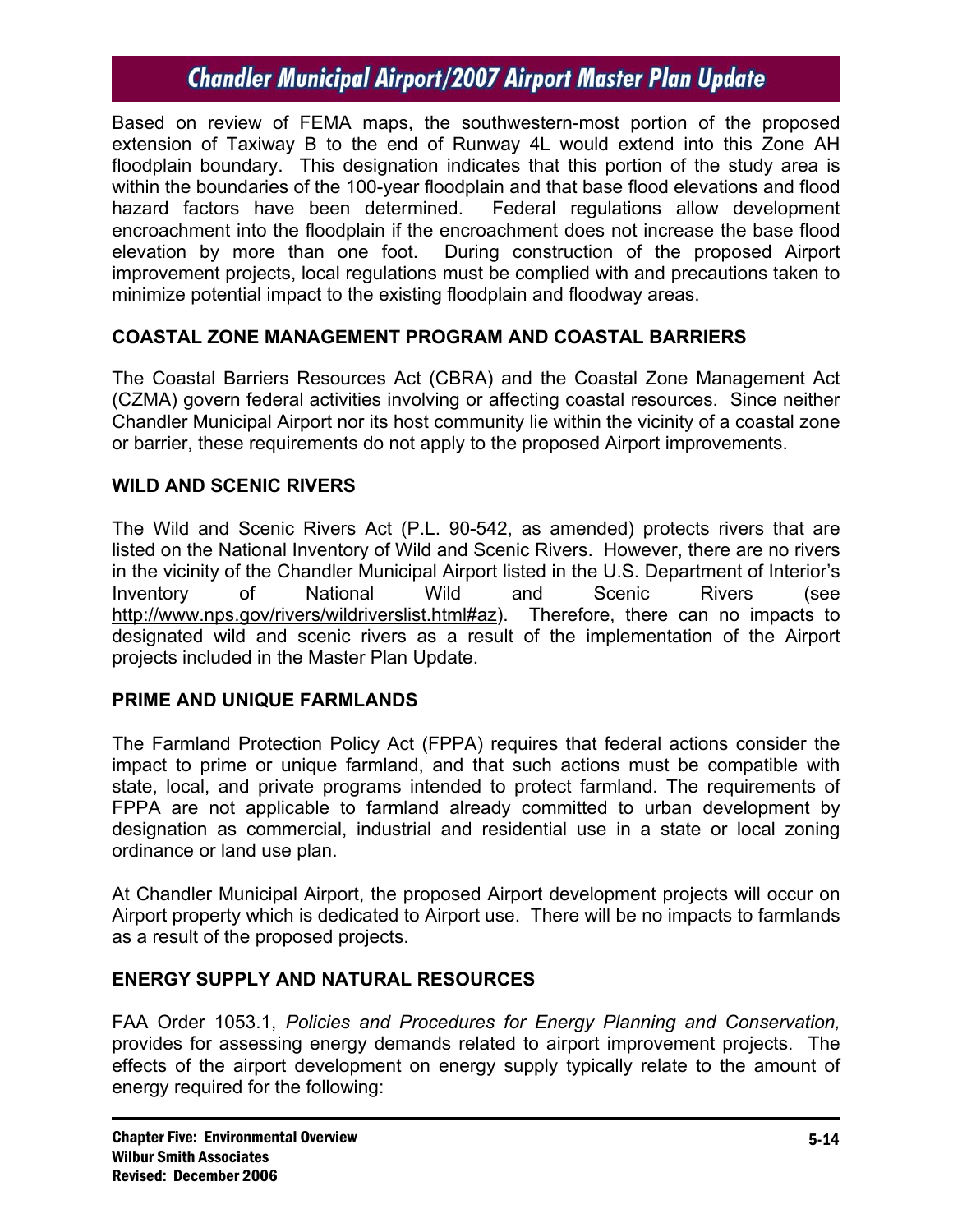- Stationary facilities (such as terminal building heating and cooling and airfield lighting)
- Movement of air and ground materials

At Chandler Municipal Airport, the effects of Airport development on natural resources typically relate to the transportation and installation of basic construction materials, such as gravel, fill dirt, etc. From an airfield and facilities operations and maintenance perspective, it is anticipated that the local power company will have no difficulty in meeting the future energy demands of the proposed hangar facilities. Additionally, it should be noted that total aviation activity at the Airport is projected to increase approximately 2.7 percent compounded annually. At these levels of total growth, energy consumption by aircraft and vehicles will not be expected to appreciably increase as a result of implementing the proposed Airport development program.

### **LIGHT EMISSIONS**

Airport-related light emissions and the resulting glare from lighted and flashing airport lighting facilities have the potential to create an annoyance to surrounding residential communities. In general, however, light emissions created by general aviation airports are considered to be minimal. As indicated in FAA Order 5050.4B, light emissions generally do not result in impacts to adjacent residential communities unless there are unusual circumstances, such as high intensity strobe lighting aimed directly at an individual house.

The proposed development projects at Chandler Municipal Airport include the extension of Runway 4R-22L, the extension of parallel taxiways to the end of Runway 4L and both ends of Runway 4R-22L which would include the installation of additional taxiway and runway lighting. They will not include the installation of approach lighting systems, which are most often the source of light emissions concerns. It is not expected that the installation of standard runway and taxiway lights would result in an increase to any existing light emission impacts currently being realized by nearby residences. In fact, it should also be noted that there have never been any complaints regarding the existing taxiway and runway lights on the Airport.

### **SOLID WASTE IMPACTS**

Two of the most important statutes in the construction and operation of airport facilities and navigational aids are the Resource Conservation and Recovery Act (RCRA), as amended by the Federal Facilities Compliance Act of 1992, and the Comprehensive Environmental Response, Compensation, and Liability Act (CERCLA), as amended (also known as Superfund). RCRA governs the generation, treatment, storage, and disposal of hazardous wastes and CERCLA provides for the cleanup of any releases of a hazardous substance (excluding petroleum) into the environment. FAA actions to fund, approve, or conduct an activity require consideration of hazardous material and solid waste impacts.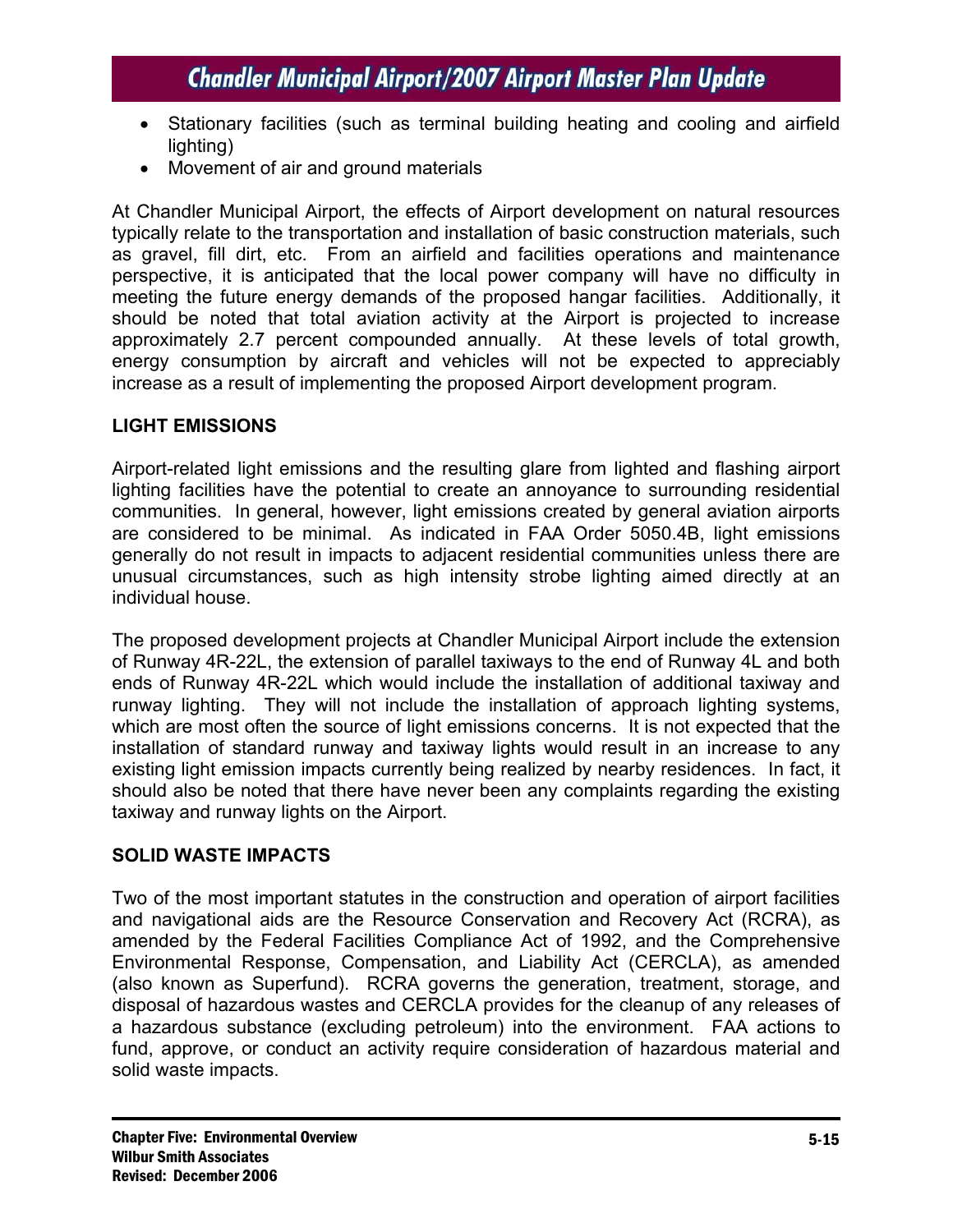In an effort to identify any presence of known hazardous waste sites within the areas that could be impacted by the construction of the proposed Airport improvement projects, the EPA databases of hazardous waste information was reviewed. These databases include information on hazardous waste generators, as well as hazardous waste sites (see http://www.epa.gov/enviro/html/rcris/). Based on this review, two RCRA-listed sites were identified in the vicinity of Chandler Municipal Airport. One is Estergard Aviation Inc, located at 2330 S. Airport Boulevard, and the other is Varga Enterprises located at 2350 S. Airport Boulevard. Estergard Aviation is not located on Airport property.

In addition to these two sites, there are no aged crop duster areas on the Airport as well as underground storage tanks that have been remediated through the Arizona Department of Environmental Quality (ADEQ). These remediation sites will be evaluated in subsequent environmental analyses to determine their impact as a result of the proposed Airport development plan.

Prior to further Airport development, the project areas will be the subject of further investigations so as to identify and remediate any other areas of potential hazardous waste contamination in accordance with state and federal regulations.

In addition to hazardous waste sites, solid waste impacts must be evaluated in conjunction with airport development. These impacts include the following:

- Impacts on solid waste generation
- Location of existing solid waste disposal facilities in the vicinity of proposed runways

At Chandler Municipal Airport, no significant increases in solid waste generation are anticipated as a result of the proposed Airport improvements, with the only additional waste expected to be that which will be associated with the construction of the aviation facilities. Existing waste collection and disposal facilities will be adequate to handle the waste associated with the construction of these Airport facilities.

FAA Order 5200.5, *FAA Guidance Concerning Sanitary Landfills On or Near Airports,*  states that "sanitary landfills will be considered as an incompatible use" if located within 1,500 meters (approximately 4,921 feet) of all runways planned to be used by piston type aircraft and within 3,000 meters (approximately 9,843 feet) of all runways planned to be used by turbo aircraft. Airports located closer than these distances to sanitary landfills have an increased risk of bird hazards. There are no active sanitary landfills within five miles of Chandler Municipal Airport; therefore, there would be no potential bird hazards as a result of the proposed runway improvements.